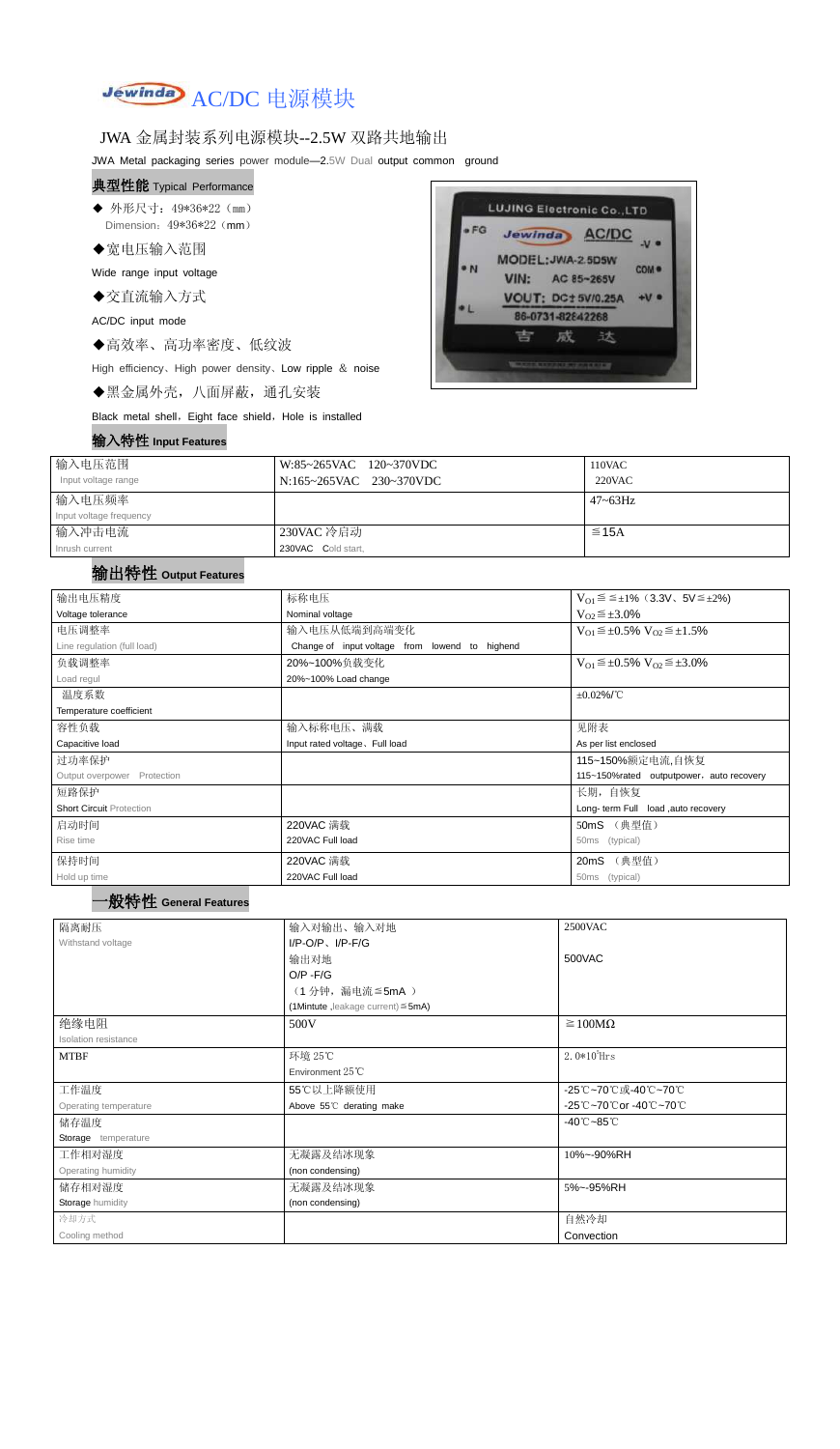## 容性负载 **Capacitive Loa**<sup>d</sup>

## 命名方式 **Naming Rules**

### $JWA - 2.5 D 5 W(N)$



## JWA- 2.5 S5 S12 W(N)



AC/DC Metal packaging power module

## 产品选型 **Product selection**

注:因篇幅有限,以上只是部分产品列表,若需列表以外产品,请与本公司销售部联系。

Note:Due to space limitations ,the above list is only for some products, If other than a list of products, please contact the Company's sales department.

输出纹波噪声(峰-峰值)的测量,请参照模块测试说明中介绍的方法进行。

Output ripple noise measurement (peak - peak), please refer to the module test notes method is introduced.

| Vout:5V         |             | Vout: $12V$ , $15V$ |             | Vout:24V        |             |
|-----------------|-------------|---------------------|-------------|-----------------|-------------|
| 推荐值             | 最大值         | 推荐值                 | 最大值         | 推荐值             | 最大值         |
| Recommendations | Maximum     | Recommendations     | Maximum     | Recommendations | Maximum     |
| $470 \mu F$     | $1000\mu F$ | $100\mu F$          | $220 \mu F$ | $470 \mu F$     | $1000\mu F$ |

|                   | 输出电压           | 输出电流           | 输出电压精度         | 纹波噪声                    |            |  |
|-------------------|----------------|----------------|----------------|-------------------------|------------|--|
| 产品型号              | Output voltage | Output current | Output voltage | R&N                     | 效率         |  |
| Model No.         | V <sub>O</sub> | I <sub>0</sub> | tolerance      | $V$ $_{(P\text{-}P)mV}$ | Efficiency |  |
|                   | $+5V$          | $0.02 - 0.25A$ | $\pm 2\%$      | 80mV                    |            |  |
| JWA-2.5D5W(N)     | $-5V$          | $0.02 - 0.25A$ | $\pm 3\%$      | 80mV                    | 70%        |  |
|                   | $+12V$         | $0.01 - 0.11A$ | $\pm 1\%$      | 120mV                   |            |  |
| JWA-2.5D12W(N)    | $-12V$         | $0.01 - 0.11A$ | $\pm 3\%$      | 120mV                   | 75%        |  |
|                   | $+15V$         | $0.01 - 0.08A$ | $\pm 1\%$      | 120mV                   |            |  |
| JWA-2.5D15W(N)    | $-15V$         | $0.01 - 0.08A$ | $\pm 3\%$      | 120mV                   | 75%        |  |
|                   | $+24V$         | $0.01 - 0.05A$ | $\pm 1\%$      | 120mV                   |            |  |
| JWA-2.5D24W(N)    | $-24V$         | $0.01 - 0.05A$ | $\pm 3\%$      | 120mV                   | 76%        |  |
|                   | $+5V$          | $0.02 - 0.25A$ | $\pm 2\%$      | 80mV                    |            |  |
| JWA-2.5S555W(N)   | $+5V$          | $0.02 - 0.25A$ | $\pm 5\%$      | 80mV                    | 70%        |  |
|                   | $+5V$          | $0.02 - 0.25A$ | $\pm 2\%$      | 150mV                   |            |  |
| JWA-2.5S5S12W(N)  | $+12V$         | $0.01 - 0.10A$ | $\pm 3\%$      | 80mV                    | 75%        |  |
|                   | $+5V$          | $0.02 - 0.25A$ | $\pm 2\%$      | 80mV                    |            |  |
| JWA-2.5S5S15W(N)  | $+15V$         | $0.01 - 0.08A$ | $\pm 5\%$      | 120mV                   | 75%        |  |
|                   | $+5V$          | $0.02 - 0.25A$ | $\pm 2\%$      | 80mV                    |            |  |
| JWA-2.5S5S24W(N)  | $+24V$         | $0.01 - 0.05A$ | $\pm 3\%$      | 120mV                   | 76%        |  |
|                   | $+12V$         | $0.02 - 0.17A$ | $\pm 2\%$      | 120mV                   |            |  |
| JWA-2.5S12S5W(N)  | $+5V$          | $0.01 - 0.10A$ | $\pm 5\%$      | 80mV                    | 75%        |  |
|                   | $+12V$         | $0.02 - 0.15A$ | $\pm 1\%$      | 120mV                   |            |  |
| JWA-2.5S12S12W(N) | $+12V$         | $0.01 - 0.06A$ | $\pm 3\%$      | 80mV                    | 76%        |  |
|                   | $+12V$         | $0.02 - 0.15A$ | $\pm 1\%$      | 150mV                   |            |  |
| JWA-2.5S12S15W(N) | $+15V$         | $0.01 - 0.05A$ | $\pm 3\%$      | 80mV                    | 76%        |  |
|                   | $+12V$         | $0.01 - 0.10A$ | $\pm 1\%$      | 80mV                    |            |  |
| JWA-2.5S12S24W(N) | $+24V$         | $0.01 - 0.05A$ | $\pm 3\%$      | 120mV                   | 77%        |  |